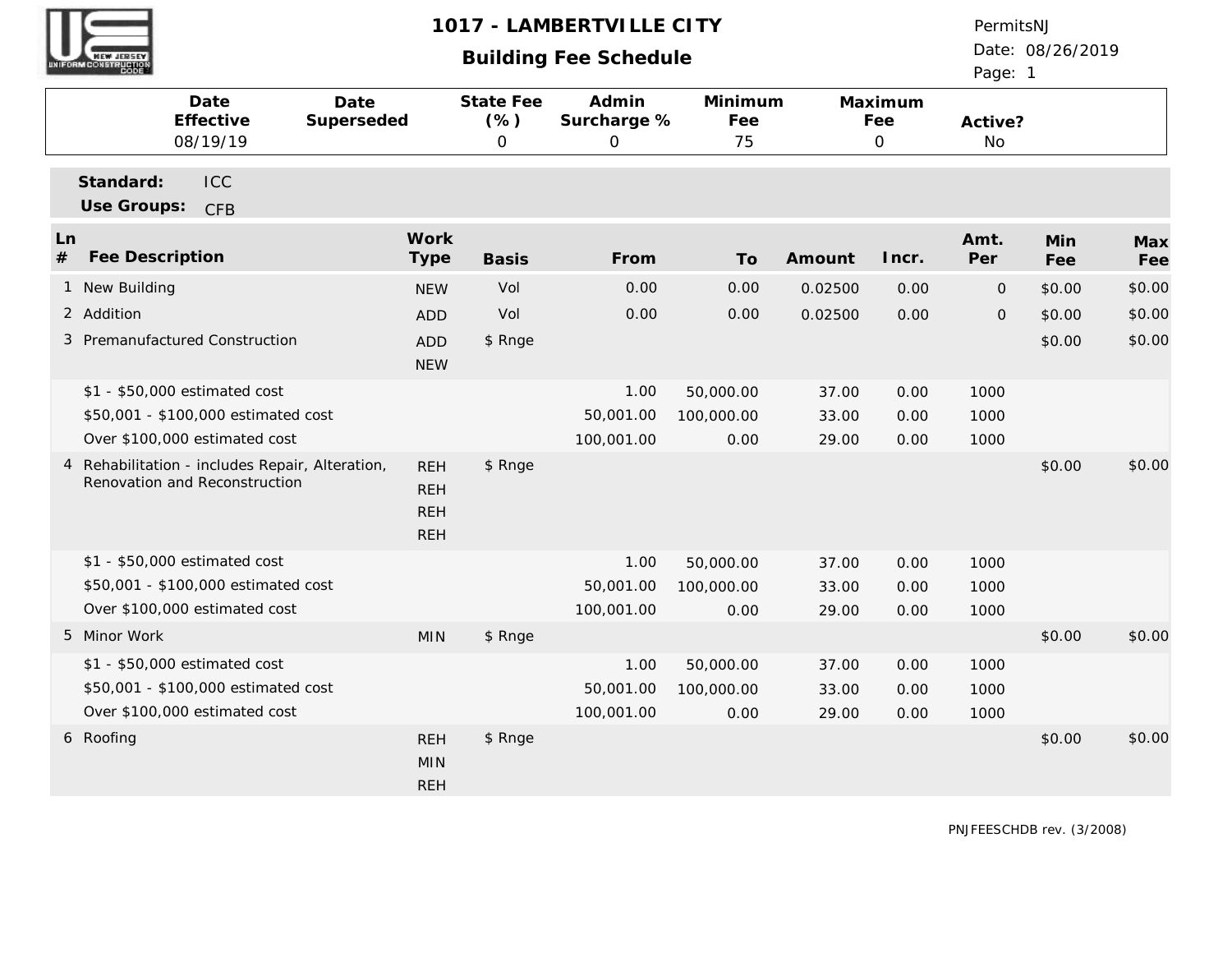# **Building Fee Schedule**

PermitsNJ

Date: 08/26/2019 Page: 2

|         |                   | Date<br>Effective<br>08/19/19       | Date<br>Superseded                                                               | State Fee<br>$(\% )$<br>$\mathsf O$ | Admin<br>Surcharge %<br>$\overline{O}$ | Minimum<br>Fee<br>75 |        | Maximum<br>Fee<br>$\mathbf 0$ | Active?<br>No |            |            |
|---------|-------------------|-------------------------------------|----------------------------------------------------------------------------------|-------------------------------------|----------------------------------------|----------------------|--------|-------------------------------|---------------|------------|------------|
| Ln<br># | Fee Description   |                                     | Work<br><b>Type</b><br><b>REH</b>                                                | <b>Basis</b>                        | From                                   | To                   | Amount | Incr.                         | Amt.<br>Per   | Min<br>Fee | Max<br>Fee |
|         |                   |                                     | <b>REH</b>                                                                       |                                     |                                        |                      |        |                               |               |            |            |
|         |                   | \$1 - \$50,000 estimated cost       |                                                                                  |                                     | 1.00                                   | 50,000.00            | 37.00  | 0.00                          | 1000          |            |            |
|         |                   | \$50,001 - \$100,000 estimated cost |                                                                                  |                                     | 50,001.00                              | 100,000.00           | 33.00  | 0.00                          | 1000          |            |            |
|         |                   | Over \$100,000 estimated cost       |                                                                                  |                                     | 100,001.00                             | 0.00                 | 29.00  | 0.00                          | 1000          |            |            |
|         | 7 Siding          |                                     | <b>REH</b><br><b>MIN</b><br><b>REH</b><br><b>REH</b><br><b>REH</b>               | \$ Rnge                             |                                        |                      |        |                               |               | \$0.00     | \$0.00     |
|         |                   | \$1 - \$50,000 estimated cost       |                                                                                  |                                     | 1.00                                   | 50,000.00            | 37.00  | 0.00                          | 1000          |            |            |
|         |                   | \$50,001 - \$100,000 estimated cost |                                                                                  |                                     | 50,001.00                              | 100,000.00           | 33.00  | 0.00                          | 1000          |            |            |
|         |                   | Over \$100,000 estimated cost       |                                                                                  |                                     | 100,001.00                             | 0.00                 | 29.00  | 0.00                          | 1000          |            |            |
|         | 8 Deck or Balcony |                                     | <b>ADD</b><br><b>REH</b><br><b>NEW</b><br><b>REH</b><br><b>REH</b><br><b>REH</b> | \$ Rnge                             |                                        |                      |        |                               |               | \$120.00   | \$0.00     |
|         |                   | \$1 - \$50,000 estimated cost       |                                                                                  |                                     | 1.00                                   | 50,000.00            | 37.00  | 0.00                          | 1000          |            |            |
|         |                   | \$50,001 - \$100,000 estimated cost |                                                                                  |                                     | 50,001.00                              | 100,000.00           | 33.00  | 0.00                          | 1000          |            |            |
|         |                   | Over \$100,000 estimated cost       |                                                                                  |                                     | 100,001.00                             | 0.00                 | 29.00  | 0.00                          | 1000          |            |            |
|         | 9 Fence           |                                     | <b>ADD</b><br><b>REH</b>                                                         | \$ Rnge                             |                                        |                      |        |                               |               | \$0.00     | \$0.00     |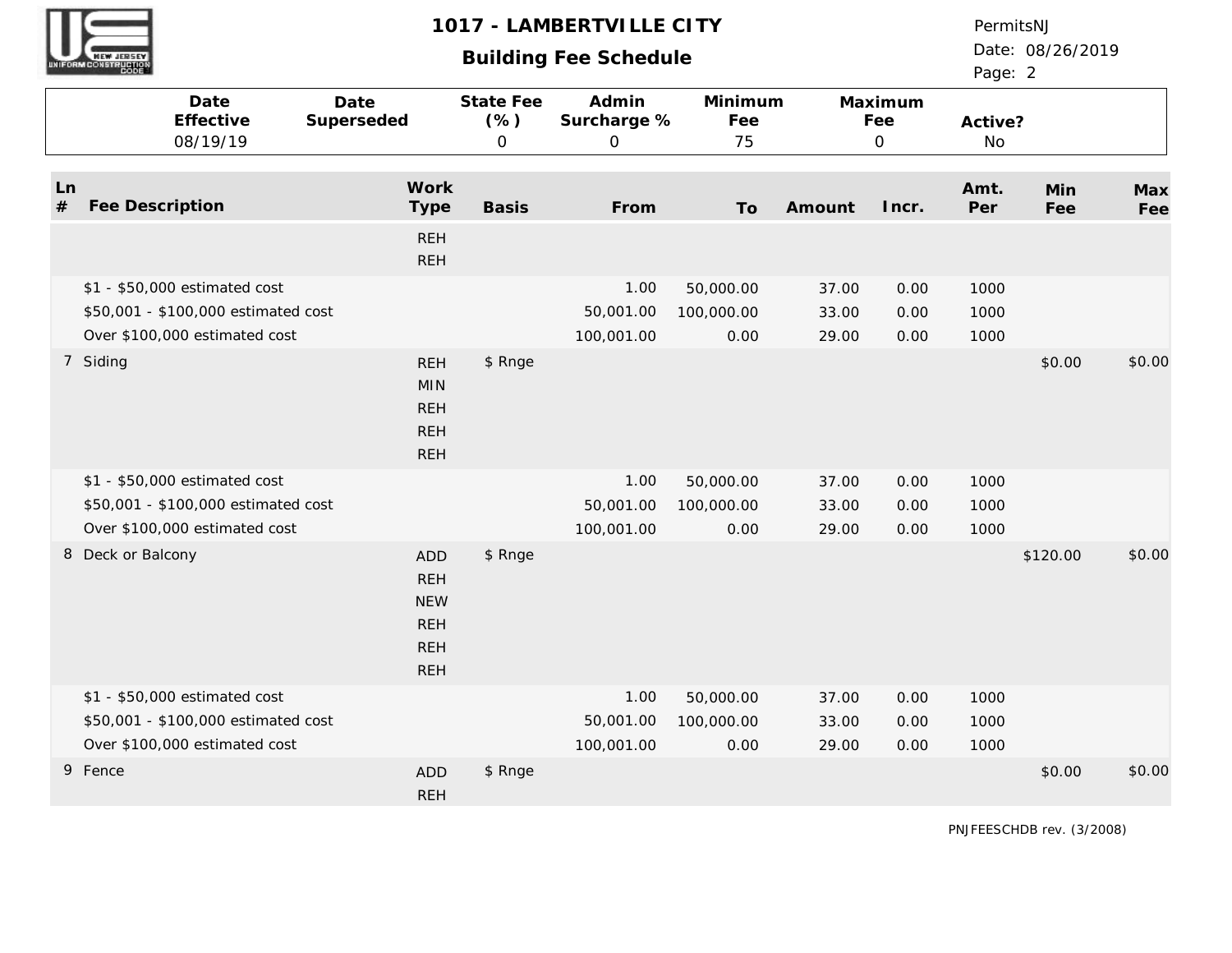# **Building Fee Schedule**

PermitsNJ

Date: 08/26/2019 Page: 3

|      |                         | Date<br>Effective<br>08/19/19       | Date<br>Superseded                                                               | State Fee<br>$(\% )$<br>$\mathsf O$ | Admin<br>Surcharge %<br>$\overline{0}$ | Minimum<br>Fee<br>75 |        | Maximum<br>Fee<br>$\mathsf O$ | Active?<br>No |            |            |
|------|-------------------------|-------------------------------------|----------------------------------------------------------------------------------|-------------------------------------|----------------------------------------|----------------------|--------|-------------------------------|---------------|------------|------------|
| $\#$ | Ln<br>Fee Description   |                                     | Work<br>Type                                                                     | <b>Basis</b>                        | From                                   | To                   | Amount | Incr.                         | Amt.<br>Per   | Min<br>Fee | Max<br>Fee |
|      |                         |                                     | <b>NEW</b><br><b>REH</b><br><b>REH</b><br><b>REH</b>                             |                                     |                                        |                      |        |                               |               |            |            |
|      |                         | \$1 - \$50,000 estimated cost       |                                                                                  |                                     | 1.00                                   | 50,000.00            | 37.00  | 0.00                          | 1000          |            |            |
|      |                         | \$50,001 - \$100,000 estimated cost |                                                                                  |                                     | 50,001.00                              | 100,000.00           | 33.00  | 0.00                          | 1000          |            |            |
|      |                         | Over \$100,000 estimated cost       |                                                                                  |                                     | 100,001.00                             | 0.00                 | 29.00  | 0.00                          | 1000          |            |            |
|      | 10 Sign, Pylon          |                                     | <b>ADD</b><br><b>REH</b><br><b>NEW</b><br><b>REH</b><br><b>REH</b><br><b>REH</b> | Per Item                            | 0.00                                   | 0.00                 | 3.00   | 0.00                          | ${\mathsf O}$ | \$75.00    | \$0.00     |
|      | 11 Sign, Ground or Wall |                                     | ADD<br><b>REH</b><br><b>NEW</b><br><b>REH</b><br><b>REH</b><br><b>REH</b>        | Per Item                            | 0.00                                   | 0.00                 | 3.00   | 0.00                          | $\mathbf{O}$  | \$75.00    | \$0.00     |
|      | 12 Pool - in ground     |                                     | <b>ADD</b><br><b>REH</b><br><b>NEW</b><br><b>REH</b><br><b>REH</b><br><b>REH</b> | Flat Fee                            | 0.00                                   | 0.00                 | 350.00 | 0.00                          | $\mathsf O$   | \$0.00     | \$0.00     |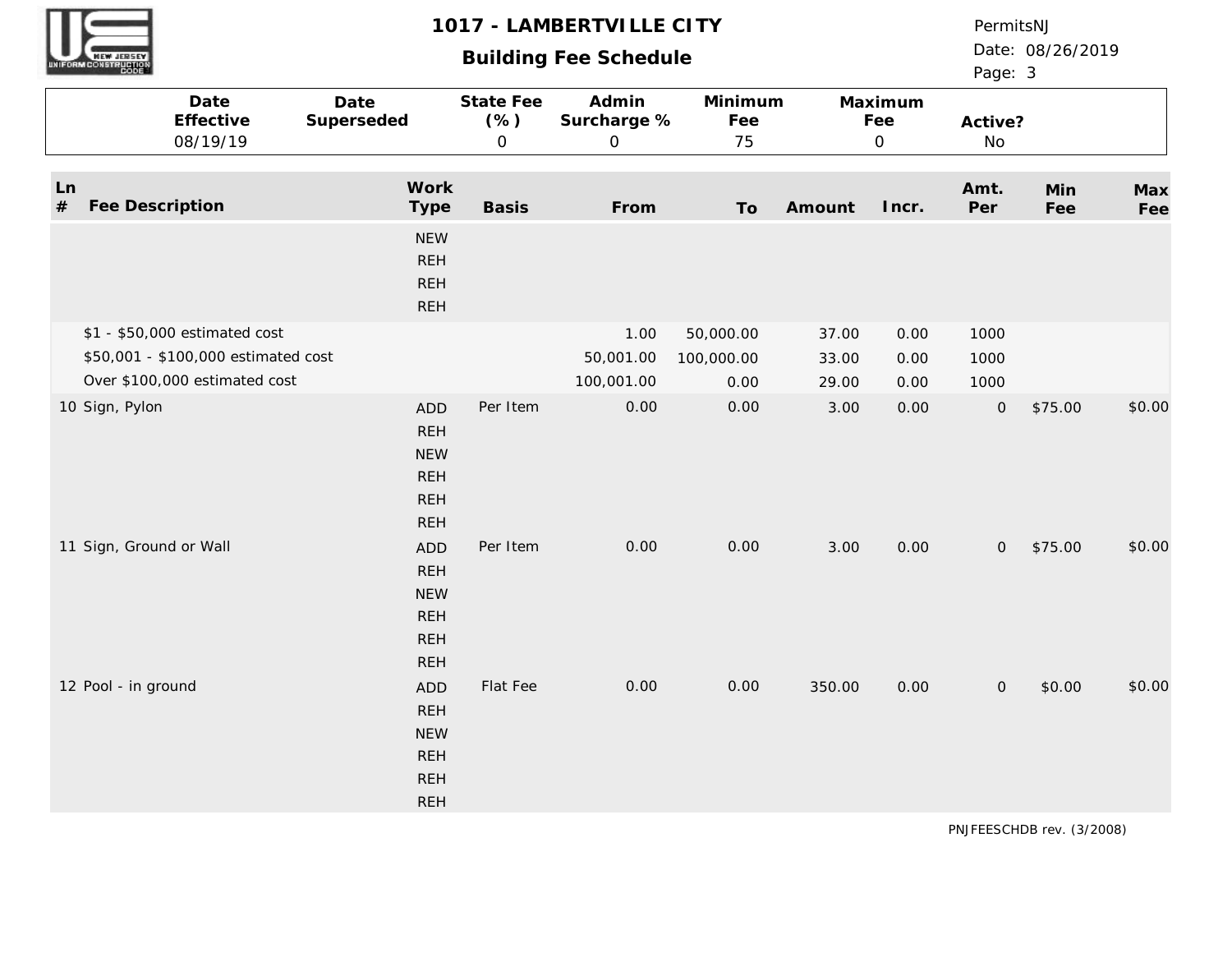|            | <b>CONSTRUCTION</b>                                                             |                                                                                                                                                        |                                         | 1017 - LAMBERTVILLE CITY<br><b>Building Fee Schedule</b> |                      |                  |                                | PermitsNJ<br>Page: 4        | Date: 08/26/2019 |                  |
|------------|---------------------------------------------------------------------------------|--------------------------------------------------------------------------------------------------------------------------------------------------------|-----------------------------------------|----------------------------------------------------------|----------------------|------------------|--------------------------------|-----------------------------|------------------|------------------|
|            | Date<br>Effective<br>08/19/19                                                   | Date<br>Superseded                                                                                                                                     | <b>State Fee</b><br>(% )<br>$\mathsf O$ | Admin<br>Surcharge %<br>$\mathsf{O}\xspace$              | Minimum<br>Fee<br>75 |                  | Maximum<br>Fee<br>$\mathbf{O}$ | Active?<br>No               |                  |                  |
| Ln<br>$\#$ | Fee Description                                                                 | Work<br>Type                                                                                                                                           | <b>Basis</b>                            | From                                                     | To                   | Amount           | Incr.                          | Amt.<br>Per                 | Min<br>Fee       | Max<br>Fee       |
|            | 13 Pool - above ground<br>14 Retaining Wall at Class 3 Residential<br>Structure | <b>ADD</b><br><b>REH</b><br><b>NEW</b><br><b>REH</b><br><b>REH</b><br><b>REH</b><br><b>ADD</b><br><b>REH</b><br><b>NEW</b><br><b>REH</b><br><b>REH</b> | Flat Fee<br>Flat Fee Rnge               | 0.00                                                     | 0.00                 | 75.00            | 0.00                           | $\mathsf O$                 | \$0.00<br>\$0.00 | \$0.00<br>\$0.00 |
|            |                                                                                 | <b>REH</b>                                                                                                                                             |                                         |                                                          |                      |                  |                                |                             |                  |                  |
|            | Up to 550 sq. ft.<br>Over 550 sq. ft.                                           |                                                                                                                                                        |                                         | 1.00<br>551.00                                           | 550.00<br>0.00       | 150.00<br>290.00 | 0.00<br>0.00                   | $\mathsf O$<br>$\mathbf{O}$ |                  |                  |
|            | 15 Retaining Wall of any size at Structure other<br>than Class 3 Residential    | <b>ADD</b><br><b>REH</b><br><b>NEW</b><br><b>REH</b><br><b>REH</b><br><b>REH</b>                                                                       | \$ Rnge                                 |                                                          |                      |                  |                                |                             | \$0.00           | \$0.00           |
|            | \$1 - \$50,000 estimated cost                                                   |                                                                                                                                                        |                                         | 1.00                                                     | 50,000.00            | 20.00            | 0.00                           | 1000                        |                  |                  |
|            | \$50,001 - \$100,000 estimated cost<br>Over \$100,000 estimated cost            |                                                                                                                                                        |                                         | 50,001.00<br>100,001.00                                  | 100,000.00<br>0.00   | 16.00<br>12.00   | 0.00<br>0.00                   | 1000<br>1000                |                  |                  |
|            | 16 Asbestos Abatement                                                           | <b>ASB</b>                                                                                                                                             | Flat Fee                                | 0.00                                                     | 0.00                 | 118.00           | 0.00                           | $\mathbf{O}$                | \$0.00           | \$0.00           |

**UNI**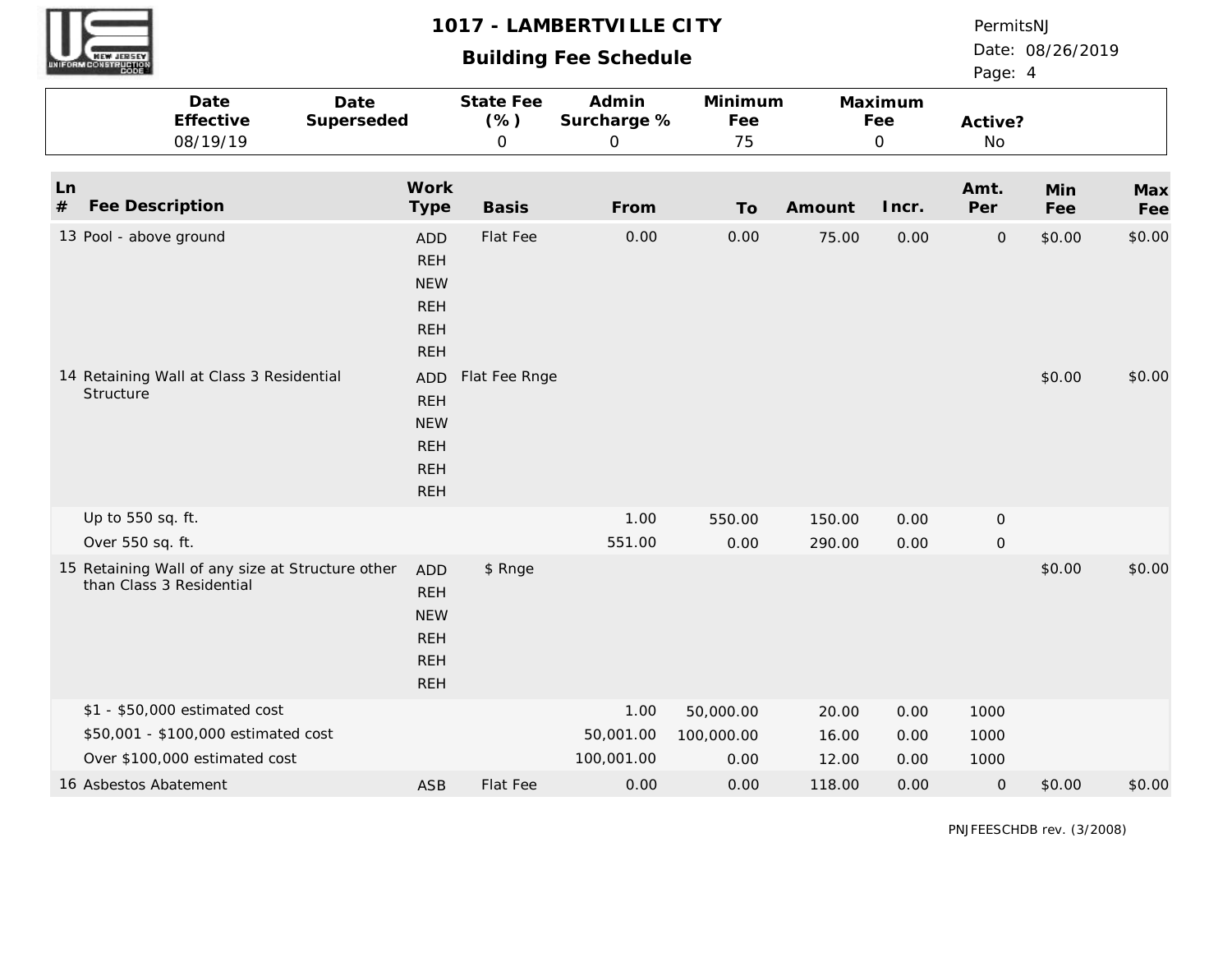# **Building Fee Schedule**

PermitsNJ

Date: 08/26/2019 Page: 5

|                                                            | Date<br>Effective<br>08/19/19                                                                         | Date<br>Superseded                                                                                                                       | State Fee<br>$(\% )$<br>$\mathsf O$ | Admin<br>Surcharge %<br>$\mathbf{O}$ | Minimum<br>Fee<br>75            |                         | Maximum<br>Fee<br>$\mathsf O$ | Active?<br>No                              |                  |                  |
|------------------------------------------------------------|-------------------------------------------------------------------------------------------------------|------------------------------------------------------------------------------------------------------------------------------------------|-------------------------------------|--------------------------------------|---------------------------------|-------------------------|-------------------------------|--------------------------------------------|------------------|------------------|
| Ln<br>Fee Description<br>$\#$                              |                                                                                                       | Work<br><b>Type</b>                                                                                                                      | <b>Basis</b>                        | From                                 | To                              | Amount                  | Incr.                         | Amt.<br>Per                                | Min<br>Fee       | Max<br>Fee       |
| 17 Lead Hazard Abatement<br>18 Radon Remediation           |                                                                                                       | <b>LHZ</b><br><b>MIN</b><br><b>RAD</b>                                                                                                   | Flat Fee<br>\$ Rnge                 | 0.00                                 | 0.00                            | 190.00                  | 0.00                          | $\mathbf{O}$                               | \$0.00<br>\$0.00 | \$0.00<br>\$0.00 |
|                                                            | \$1 - \$50,000 estimated cost<br>\$50,001 - \$100,000 estimated cost<br>Over \$100,000 estimated cost |                                                                                                                                          |                                     | 1.00<br>50,001.00<br>100,001.00      | 50,000.00<br>100,000.00<br>0.00 | 37.00<br>33.00<br>29.00 | 0.00<br>0.00<br>0.00          | 1000<br>1000<br>1000                       |                  |                  |
| 19 Demolition<br>Under 400 sq. ft.<br>400 sq. ft. and over |                                                                                                       |                                                                                                                                          | DEM Flat Fee Rnge                   | $1.00$<br>400.00                     | 399.00<br>0.00                  | 75.00<br>275.00         | 0.00<br>0.00                  | $\mathsf{O}\xspace$<br>$\mathsf{O}\xspace$ | \$0.00           | \$0.00           |
| 20 Temporary Structures                                    |                                                                                                       | <b>ASB</b><br><b>ADD</b><br><b>REH</b><br><b>DEM</b><br><b>LHZ</b><br><b>NEW</b><br><b>REH</b><br><b>REH</b><br><b>RAD</b><br><b>REH</b> | Vol                                 | 0.00                                 | 0.00                            | 0.02500                 | 0.00                          | $\mathsf O$                                | \$0.00           | \$0.00           |
| 21 Open Structural Towers                                  |                                                                                                       | <b>ADD</b><br><b>REH</b><br><b>NEW</b><br><b>REH</b><br><b>REH</b>                                                                       | \$ Rnge                             |                                      |                                 |                         |                               |                                            | \$0.00           | \$0.00           |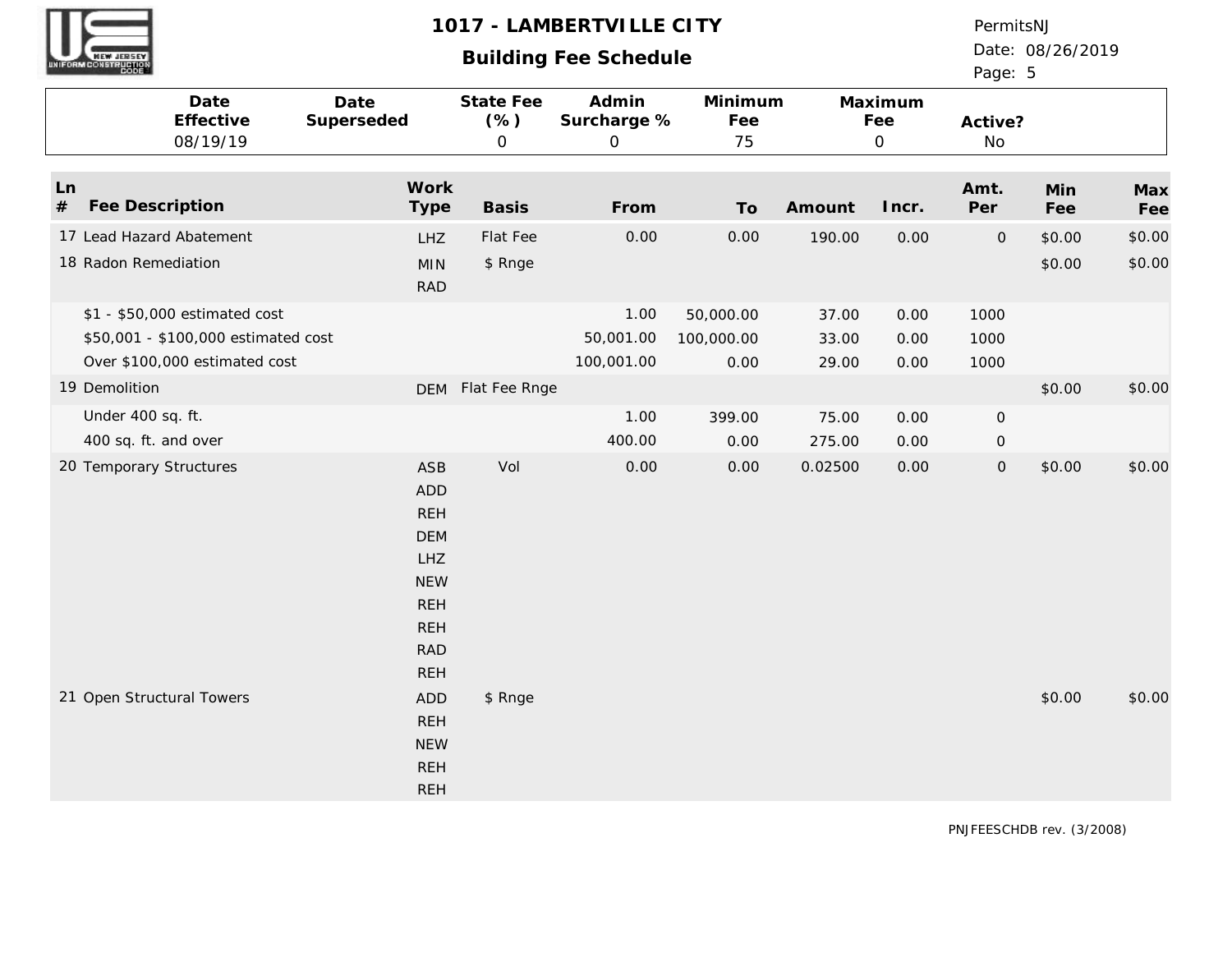# **Building Fee Schedule**

PermitsNJ

Date: 08/26/2019

| UNIFORM CONSTRUCTION         |                                                                                                       |                    |                                                                                                                                                 |                                     | Dununiy Loo Johouuc                 |                                 |                         |                               | Page: 6              |            |            |
|------------------------------|-------------------------------------------------------------------------------------------------------|--------------------|-------------------------------------------------------------------------------------------------------------------------------------------------|-------------------------------------|-------------------------------------|---------------------------------|-------------------------|-------------------------------|----------------------|------------|------------|
|                              | Date<br>Effective<br>08/19/19                                                                         | Date<br>Superseded |                                                                                                                                                 | State Fee<br>$(\% )$<br>$\mathsf O$ | Admin<br>Surcharge %<br>$\mathbf 0$ | Minimum<br>Fee<br>75            |                         | Maximum<br>Fee<br>$\mathbf 0$ | Active?<br>No        |            |            |
| Ln<br>$#$<br>Fee Description |                                                                                                       |                    | Work<br>Type                                                                                                                                    | <b>Basis</b>                        | From                                | To                              | Amount                  | Incr.                         | Amt.<br>Per          | Min<br>Fee | Max<br>Fee |
|                              |                                                                                                       |                    | <b>REH</b>                                                                                                                                      |                                     |                                     |                                 |                         |                               |                      |            |            |
|                              | \$1 - \$50,000 estimated cost<br>\$50,001 - \$100,000 estimated cost<br>Over \$100,000 estimated cost |                    |                                                                                                                                                 |                                     | 1.00<br>50,001.00<br>100,001.00     | 50,000.00<br>100,000.00<br>0.00 | 37.00<br>33.00<br>29.00 | 0.00<br>0.00<br>0.00          | 1000<br>1000<br>1000 |            |            |
|                              | 22 Underground Storage Tank Removal                                                                   |                    |                                                                                                                                                 | DEM Flat Fee Rnge                   |                                     |                                 |                         |                               |                      | \$0.00     | \$0.00     |
| Up to 1,000 gallons          |                                                                                                       |                    |                                                                                                                                                 |                                     | 1.00                                | 1,000.00                        | 125.00                  | 0.00                          | $\mathsf O$          |            |            |
| Over 1,000 gallons           |                                                                                                       |                    |                                                                                                                                                 |                                     | 1,001.00                            | 0.00                            | 195.00                  | 0.00                          | $\overline{O}$       |            |            |
| Energy Subcode               | 23 Plan Review - Alternate systems & non-<br>depletable energy source provisions of                   |                    | <b>ADD</b><br><b>REH</b><br><b>NEW</b><br><b>REH</b><br><b>REH</b><br><b>REH</b>                                                                | Flat Fee                            | 0.00                                | 0.00                            | 0.00                    | 0.00                          | $\mathsf{O}\xspace$  | \$0.00     | \$0.00     |
| 24 Other                     |                                                                                                       |                    | <b>ASB</b><br><b>ADD</b><br><b>REH</b><br><b>ANN</b><br><b>DEM</b><br>LHZ<br><b>MIN</b><br><b>NEW</b><br><b>REH</b><br><b>REH</b><br><b>RAD</b> | \$ Rnge                             |                                     |                                 |                         |                               |                      | \$0.00     | \$0.00     |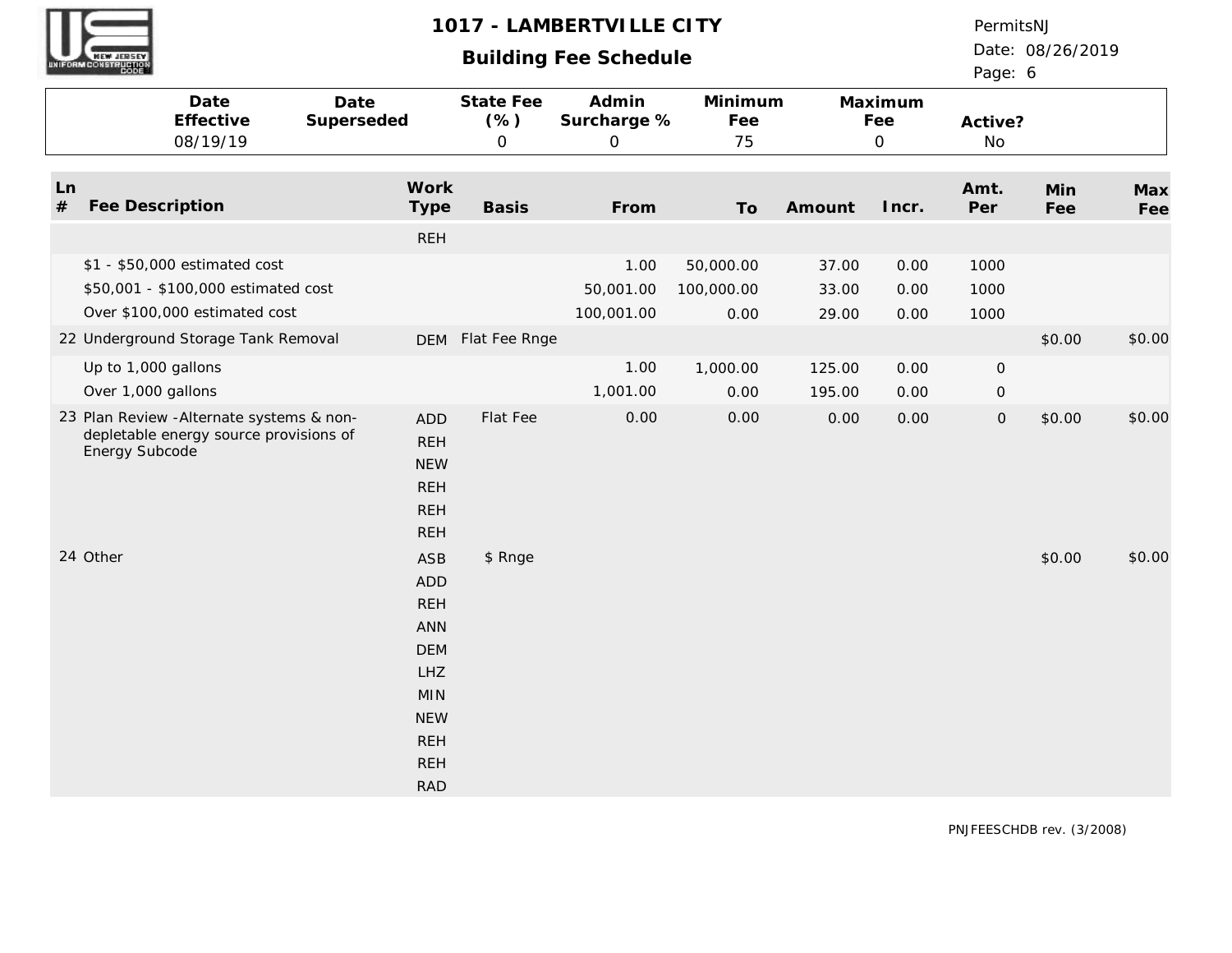# **Building Fee Schedule**

PermitsNJ

Date: 08/26/2019 Page: 7

|            | Date<br>Effective<br>08/19/19                                                                         | Date<br>Superseded                                                                                                                | State Fee<br>(% )<br>$\mathsf{O}$ | Admin<br>Surcharge %<br>$\mathbf{O}$ | Minimum<br>Fee<br>75            |                         | Maximum<br>Fee<br>$\overline{O}$ | Active?<br>No        |            |            |
|------------|-------------------------------------------------------------------------------------------------------|-----------------------------------------------------------------------------------------------------------------------------------|-----------------------------------|--------------------------------------|---------------------------------|-------------------------|----------------------------------|----------------------|------------|------------|
| Ln<br>$\#$ | Fee Description                                                                                       | Work<br>Type                                                                                                                      | <b>Basis</b>                      | From                                 | To                              | Amount                  | Incr.                            | Amt.<br>Per          | Min<br>Fee | Max<br>Fee |
|            |                                                                                                       | <b>REH</b>                                                                                                                        |                                   |                                      |                                 |                         |                                  |                      |            |            |
|            | \$1 - \$50,000 estimated cost<br>\$50,001 - \$100,000 estimated cost<br>Over \$100,000 estimated cost |                                                                                                                                   |                                   | 1.00<br>50,001.00<br>100,001.00      | 50,000.00<br>100,000.00<br>0.00 | 37.00<br>33.00<br>29.00 | 0.00<br>0.00<br>0.00             | 1000<br>1000<br>1000 |            |            |
|            | 25 Temporary Structures (non-volume)                                                                  | <b>ASB</b><br><b>ADD</b><br><b>REH</b><br><b>DEM</b><br>LHZ<br><b>NEW</b><br><b>REH</b><br><b>REH</b><br><b>RAD</b><br><b>REH</b> | Per Item                          | 0.00                                 | 0.00                            | 95.00                   | 0.00                             | ${\mathsf O}$        | \$0.00     | \$0.00     |
| 26 Sheds   |                                                                                                       | ADD<br><b>REH</b><br><b>DEM</b><br><b>NEW</b><br><b>REH</b><br><b>REH</b><br><b>REH</b>                                           | Flat Fee Rnge                     |                                      |                                 |                         |                                  |                      | \$0.00     | \$0.00     |
|            | Under 200 sq. ft.                                                                                     |                                                                                                                                   |                                   | 1.00                                 | 199.00                          | 100.00                  | 0.00                             | $\mathsf O$          |            |            |
|            | Over 200 sq. ft.                                                                                      |                                                                                                                                   |                                   | 200.00                               | 0.00                            | 175.00                  | 0.00                             | $\mathsf{O}\xspace$  |            |            |
|            | 27 Foundations                                                                                        | <b>ADD</b>                                                                                                                        | \$ Rnge                           |                                      |                                 |                         |                                  |                      | \$0.00     | \$0.00     |